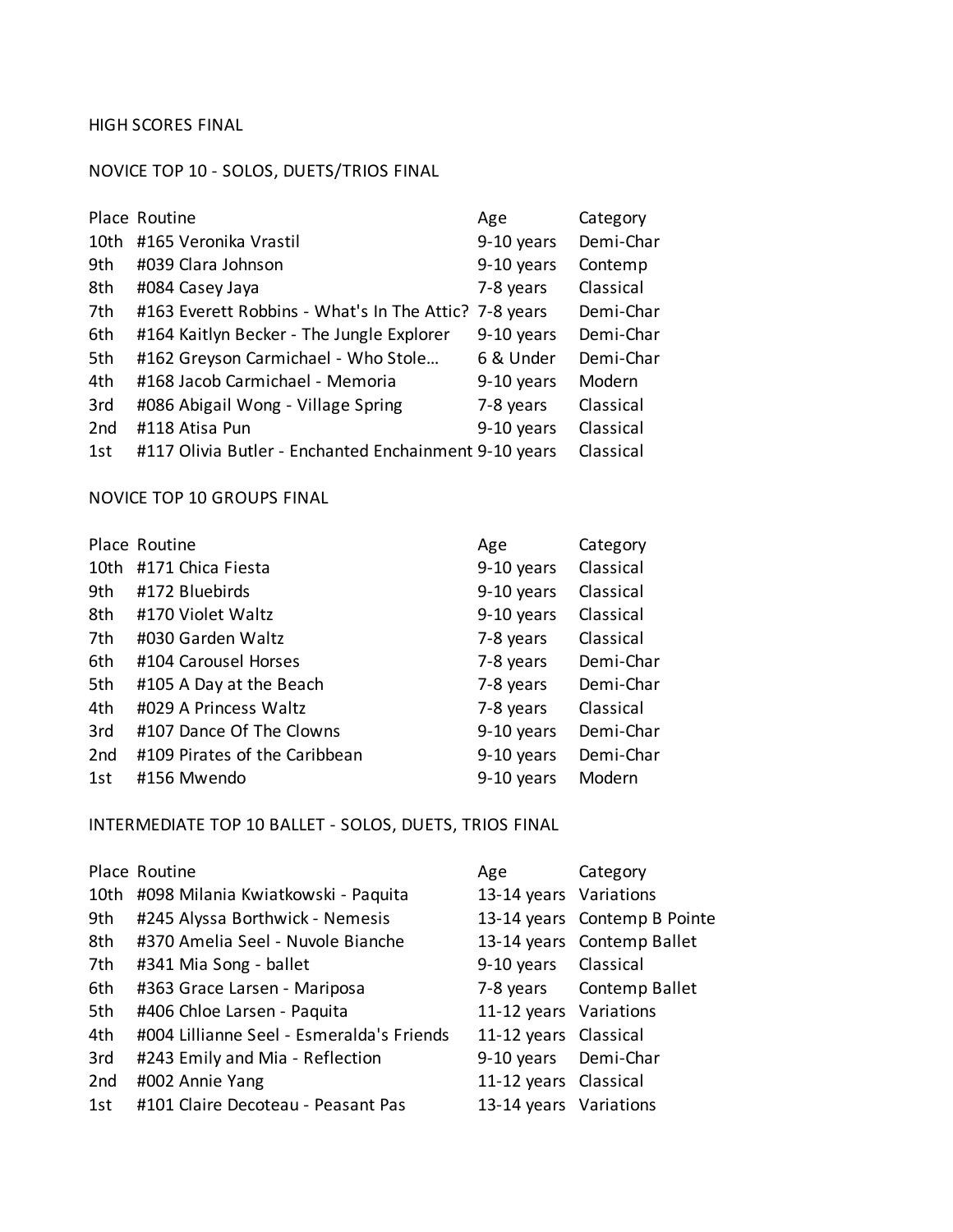## INTERMEDIATE TOP 10 CONT/MOD - SOLOS, DUETS, TRIOS FINAL

|                 | Place Routine                                                    | Age                 | Category |
|-----------------|------------------------------------------------------------------|---------------------|----------|
| 10th            | #292 Caitlyn Yip - Contemporary                                  | 13-14 years Contemp |          |
| 9th             | #294 Claire Decoteau - Contemporary                              | 13-14 years Contemp |          |
| 8th             | #070 Sierra Desrosiers-Clark - It Happened C 13-14 years Contemp |                     |          |
| 7th             | #207 Emily Stewart - Who's Calling?                              | 13-14 years Modern  |          |
| 6th             | #253 Kaitlin Kernested                                           | 17-18 years Contemp |          |
| 5th             | #183 Lauren McCormack - Winter                                   | 13-14 years Modern  |          |
| 4th             | #074 Mirina Meziani                                              | 13-14 years Contemp |          |
| 3rd             | #182 Alyssa Borthwick - Lighthouse                               | 13-14 years Modern  |          |
| 2 <sub>nd</sub> | #040 Cole Sivertson                                              | 11-12 years Contemp |          |
| 1st             | #202 Brooklyn Wiseman - The Letter                               | 15-16 years Modern  |          |

#### INTERMEDIATE TOP 10 GROUPS - BALLET FINAL

|     | Place Routine                  | Age                      | Category                   |
|-----|--------------------------------|--------------------------|----------------------------|
|     | 10th #057 Summer               | 11-12 years Classical    |                            |
|     | 9th #447 Ballet Gone Wrong     | 13-14 years Demi-Char    |                            |
|     | 8th #009 Colours of the Wind   | 9-10 years Interpretive  |                            |
| 7th | #012 Fire                      | 13-14 years Interpretive |                            |
| 6th | #056 Landler                   | 11-12 years Classical    |                            |
| 5th | #044 Tarantella                | 9-10 years Classical     |                            |
| 4th | #043 Enchanted Fairies         | 9-10 years Classical     |                            |
| 3rd | #423 Tabula Rasa               |                          | 15-16 years Contemp Ballet |
| 2nd | #010 And Winter Becomes Spring | 11-12 years Interpretive |                            |
| 1st | #448 A Game of Tag             | 11-12 years Demi-Char    |                            |

INTERMEDIATE TOP 10 GROUPS - CONT/MOD FINAL

|      | Place Routine           | Age                 | Category |
|------|-------------------------|---------------------|----------|
| 10th | #160 Strike             | 15-16 years Modern  |          |
| 9th  | #420 Nighttime Hunger   | 15-16 years Contemp |          |
| 8th  | #157 Hush               | 11-12 years Modern  |          |
| 7th  | #120 Within Without     | 15-16 years Contemp |          |
| 6th  | #422 Thinking           | 17-18 years Contemp |          |
| 5th  | #110 Breathe            | 13-14 years Contemp |          |
| 4th  | #113 Felt Through Water | 13-14 years Contemp |          |
| 3rd  | #159 Savannah           | 13-14 years Modern  |          |
| 2nd  | #095 Winter             | 11-12 years Contemp |          |
| 1st  | #111 Take Me Apart      | 13-14 years Contemp |          |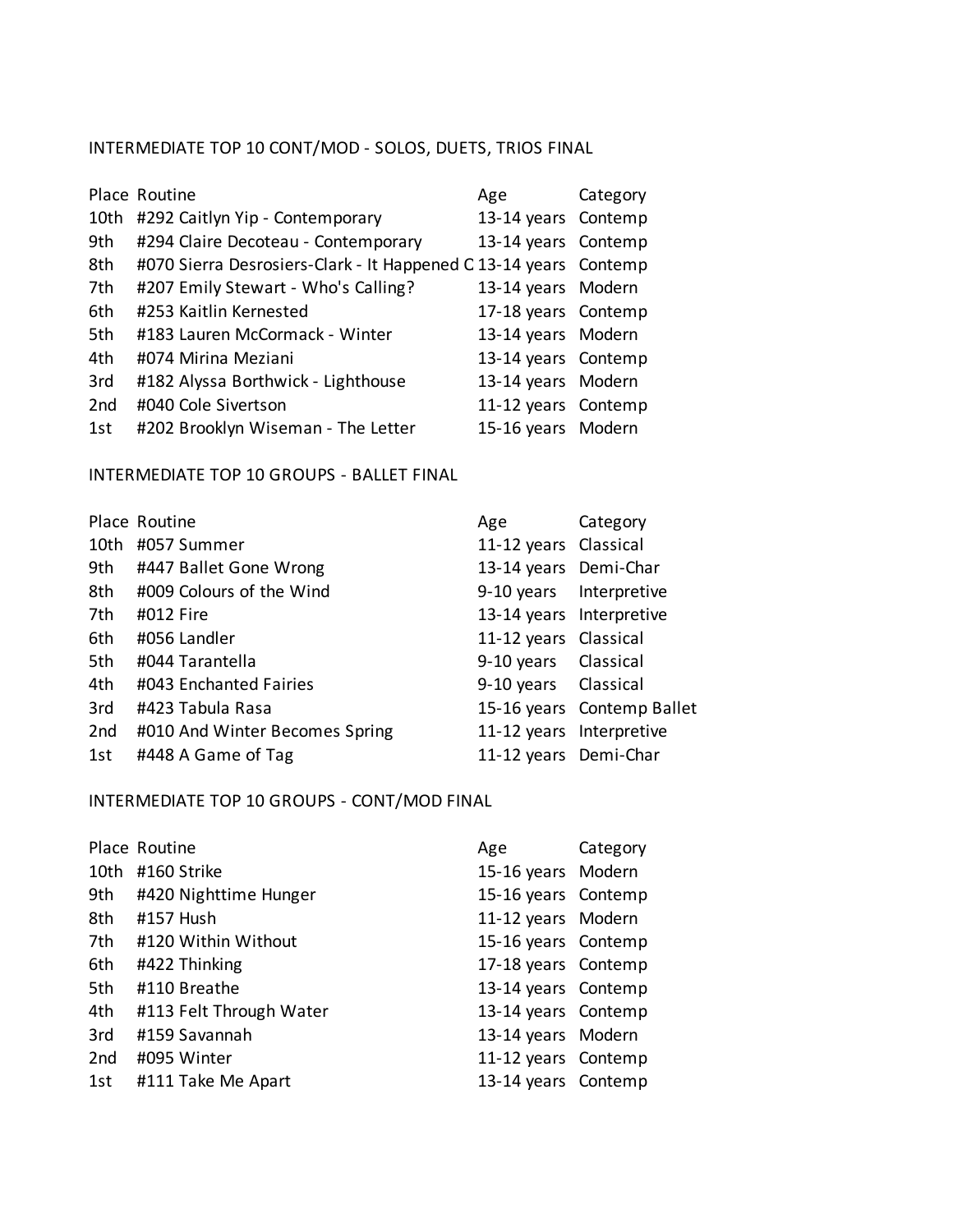## ADVANCED TOP 10 BALLET - SOLOS, DUETS, TRIOS FINAL

|     | Place Routine                                                        | Age                    | Category                   |
|-----|----------------------------------------------------------------------|------------------------|----------------------------|
| 9th | #063 Easton Jesson - Flames of Paris                                 | 13-14 years Variations |                            |
| 9th | #336 Nola Anderson                                                   |                        | 13-14 years Contemp Ballet |
| 8th | #486 Olivia Ruttan - Ballet                                          | 15-16 years Classical  |                            |
| 7th | #528 Hailey Cheung - Classical Ballet                                | 11-12 years Classical  |                            |
| 6th | #060 Nicole Shane - Variation from Satanell 15-16 years Variations   |                        |                            |
| 5th | #539.5 Kassidy Brooks - The Last Rose 9-10 years Demi-Char           |                        |                            |
| 4th | #491 Phoenix Jonat - Nikiya from La Bayader 13-14 years Variations   |                        |                            |
| 3rd | #398 Kaylie McCarthy - Music For The Eyes 15-16 years Contemp Ballet |                        |                            |
| 2nd | #307 Keenan Mentzos - Sleeping Beauty Act 11-12 years Variations     |                        |                            |
| 1st | #138 Above & Below                                                   |                        | 11-12 years Contemp Ballet |

# ADVANCED TOP 10 CONT/MOD - SOLOS, DUETS, TRIOS FINAL

|     | Place Routine                                           | Age                 | Category |
|-----|---------------------------------------------------------|---------------------|----------|
| 9th | #272 Marlo Ritchie                                      | 15-16 years Contemp |          |
| 9th | #217 Tori Chun - Girl in Translation                    | 11-12 years Contemp |          |
| 9th | #55.25 Adalyn-Jo Rus - Sand & Wind                      | 9-10 years          | Contemp  |
| 8th | #175 Neve Colyn - All Our Relations                     | 9-10 years          | Modern   |
| 8th | #146 Kessa Yee - Madness                                | 13-14 years Modern  |          |
| 7th | #55.5 Stella Pelaez - Amalgamation                      | 9-10 years          | Contemp  |
| 6th | #054 Olivia Toneguzzo - The Casting of Spell 9-10 years |                     | Contemp  |
| 5th | #147 Olivia Morandin - La Maree Haute                   | 13-14 years Modern  |          |
| 4th | #327 Ariel Priebe - Leave It There                      | 15-16 years Contemp |          |
| 3rd | #126 Alicia and Sienna                                  | 15-16 years Contemp |          |
| 2nd | #021 Either Me or You                                   | 13-14 years Modern  |          |
| 1st | #142 The World In A Grain of Sand                       | 11-12 years Modern  |          |

### ADVANCED TOP 10 GROUPS - BALLET FINAL

|     | Place Routine                | Age                   | Category                 |
|-----|------------------------------|-----------------------|--------------------------|
|     | 10th #284 La Notte           |                       | 15-16 years Class-Pointe |
|     | 9th #449 Can-Can             | 11-12 years Classical |                          |
|     | 8th #571 Symphony in the Sea | 13-14 years Classical |                          |
| 7th | #572 Concerto In A           | 13-14 years Classical |                          |
| 6th | #446 A Winter Wonderland     | 9-10 years Demi-Char  |                          |
| 5th | #140 Six Breaths             | 15-16 years Classical |                          |
| 4th | #139 Chopin's Waltz          | 15-16 years Classical |                          |
| 3rd | #283 Les Belles Ames         |                       | 13-14 years Class-Pointe |
| 2nd | #451 Ave Maria               | 13-14 years Classical |                          |
|     | 1st #574 Clair de lune       | 13-14 years Classical |                          |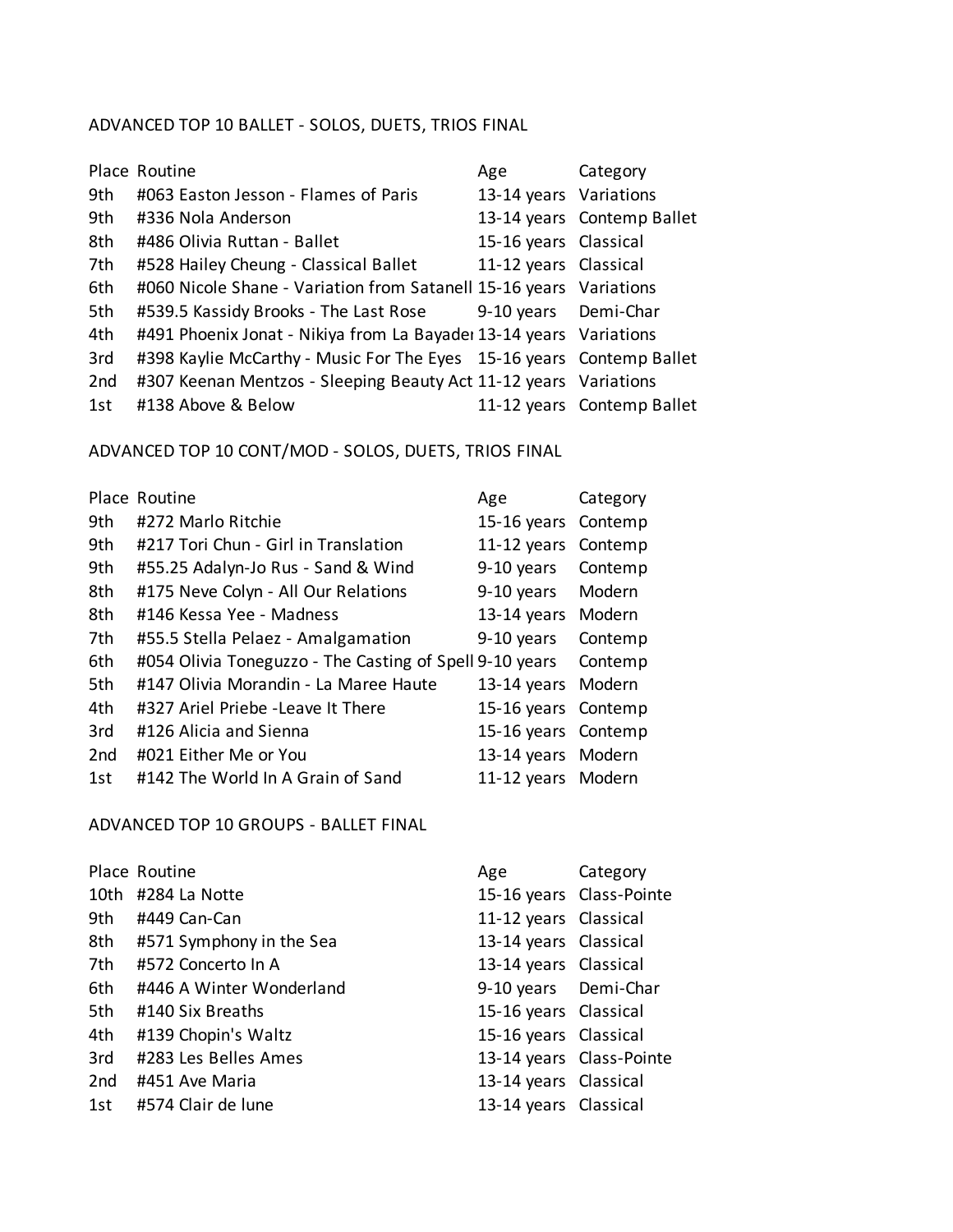## ADVANCED TOP 10 GROUPS - CONT/MOD FINAL

|                 | Place Routine                 | Age                 | Category |
|-----------------|-------------------------------|---------------------|----------|
|                 | 10th #416 Endless Time        | 9-10 years Contemp  |          |
| 10th            | #051 Reign                    | 15-16 years Contemp |          |
| 9th             | #189 Luring                   | 15-16 years Modern  |          |
| 8th             | #188 From Above               | 13-14 years Modern  |          |
| 7th             | #384 Fine Objects             | 13-14 years Contemp |          |
| 6th             | #444 Electric Strings         | 13-14 years Contemp |          |
| 5th             | #445 Memoirs Of Virginia Wolf | 13-14 years Contemp |          |
| 4th             | #443 Stamped                  | 13-14 years Contemp |          |
| 3rd             | #053 This Song                | 15-16 years Contemp |          |
| 2 <sub>nd</sub> | #190 The Arrival              | 15-16 years Modern  |          |
| 1st             | #052 Slow Your Breath         | 15-16 years Contemp |          |

#### ACCELERATED TOP 10 - SOLOS, DUETS/TRIOS - BALLET FINAL

|      | Place Routine                                                      | Age                      | Category |
|------|--------------------------------------------------------------------|--------------------------|----------|
| 10th | #035 Avalon Craske - Nune's variation                              | 15-16 years Demi-Char    |          |
| 9th  | #195 Ava Heales                                                    | 13-14 years Interpretive |          |
| 8th  | #475 Zebee van den Boer - Variation en Poir 15-16 years Variations |                          |          |
| 7th  | #547 Madalyn Sawa - Nikiya from La Bayade 15-16 years Variations   |                          |          |
| 6th  | #394 Theresa van den Boer - Variation en Pc 13-14 years Variations |                          |          |
| 5th  | #353 Aislynn Loptson                                               | 13-14 years Variations   |          |
| 4th  | #015 Lincoln Russo - Traveller                                     | 9-10 years Contemp B     |          |
| 3rd  | #016 Relinda Kozol - In a Time Lapse                               | 11-12 years Contemp B    |          |
| 2nd  | #562 Elizabeth Hrushowy - Nikiya                                   | 17-18 years Variations   |          |
| 1st  | #555 Maya Chandrashekaran - Awakening of 15-16 years Variations    |                          |          |
|      |                                                                    |                          |          |

## ACCELERATED TOP 10 - SOLOS, DUETS/TRIOS - CONT/MOD FINAL

|      | Place Routine                                                | Age                 | Category |
|------|--------------------------------------------------------------|---------------------|----------|
| 10th | #523 Brianna Lannard-Ghini - Come Away W 17-18 years Contemp |                     |          |
| 9th  | #438 Ava and Ella - You                                      | 15-16 years Contemp |          |
| 8th  | #519 Ella Patterson - Look Out                               | 17-18 years Contemp |          |
| 7th  | #312 Jayda Zhu - Faust (Video Upload)                        | 15-16 years Modern  |          |
| 6th  | #512 Amillya Beech - En Rose                                 | 15-16 years Contemp |          |
| 5th  | #509 Callea Savady - Gaia                                    | 15-16 years Contemp |          |
| 4th  | #524 Elizabeth Hrushowy - Day One                            | 17-18 years Contemp |          |
| 3rd  | #513 Madalyn Sawa - When Breath Become 15-16 years Contemp   |                     |          |
| 2nd  | #464 Theresa van den Boer - Contemporary 13-14 years Contemp |                     |          |
| 1st  | #507 Hailey Chan - Contemporary                              | 15-16 years Contemp |          |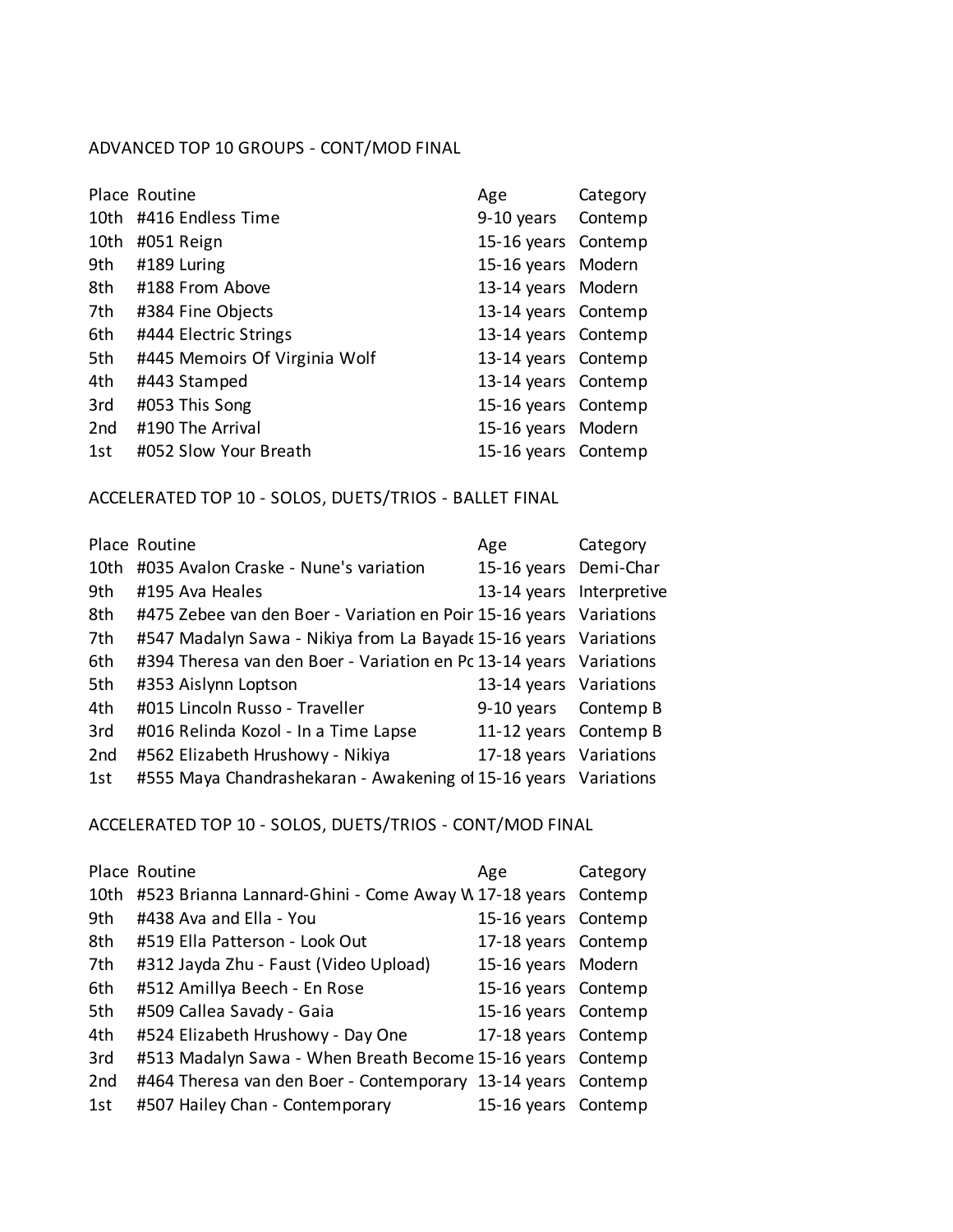### ACCELERATED TOP 10 - GROUPS - BALLET FINAL

|     | Place Routine                     | Age                    | Category                     |
|-----|-----------------------------------|------------------------|------------------------------|
|     | 10th #581 L'elegance en Mouvement | 11-12 years Classical  |                              |
| 9th | #280 Sr Ensemble                  | 15-16 years Classical  |                              |
|     | 8th #583 Viennese Waltz           |                        | 13-14 years Classical-Pointe |
| 7th | #255 Alcoba                       |                        | 15-16 years Contemp B Pointe |
| 6th | #246 Night Run                    |                        | 13-14 years Contemp Ballet   |
| 5th | #281 Symphony of Self             | 15-16 years Classical  |                              |
| 4th | #585 Raymonda                     | 13-14 years Repertoire |                              |
| 3rd | #564 Les Amies Animv©es           |                        | 13-14 years Classical-Pointe |
| 2nd | #161 Advantages                   |                        | 13-14 years Contemp Ballet   |
| 1st | #584 Mintaka                      | 15-16 years Repertoire |                              |

## ACCELERATED TOP 10 - GROUPS - CONT/MOD FINAL

|                 | Place Routine           | Age                 | Category |
|-----------------|-------------------------|---------------------|----------|
| 10th            | #410 Off to On          | 15-16 years Contemp |          |
| 9th             | #409 Someone            | 13-14 years Contemp |          |
| 8th             | #408 Rain               | 11-12 years Contemp |          |
| 7th             | #263 30 Minutes         | 11-12 years Modern  |          |
| 6th             | #413 Spirit and Decline | 15-16 years Contemp |          |
| 5th             | #415 Chance             | 13-14 years Contemp |          |
| 4th             | #264 Precipice          | 15-16 years Modern  |          |
| 3rd             | #265 Found              | 15-16 years Modern  |          |
| 2 <sub>nd</sub> | #412 Looking Glass      | 15-16 years Contemp |          |
| 1st             | #414 You, Me and Them   | 15-16 years Contemp |          |

#### ROSE GALA WINNERS

## NOVICE/INTERMEDIATE

| 3rd #156 Mwendo                        | 9-10 years Modern      |  |
|----------------------------------------|------------------------|--|
| 2nd #101 Claire Decoteau - Peasant Pas | 13-14 years Variations |  |
| 1st #111 Take Me Apart                 | 13-14 years Contemp    |  |

### ADVANCED/ACCELERATED

| 3rd | #142 The World In A Grain of Sand                                   | 11-12years Modern   |  |
|-----|---------------------------------------------------------------------|---------------------|--|
|     | 2nd #052 Slow Your Breath                                           | 15-16 years Contemp |  |
|     | 1st #555 Maya Chandrashekaran - Awakening of 15-16 years Variations |                     |  |